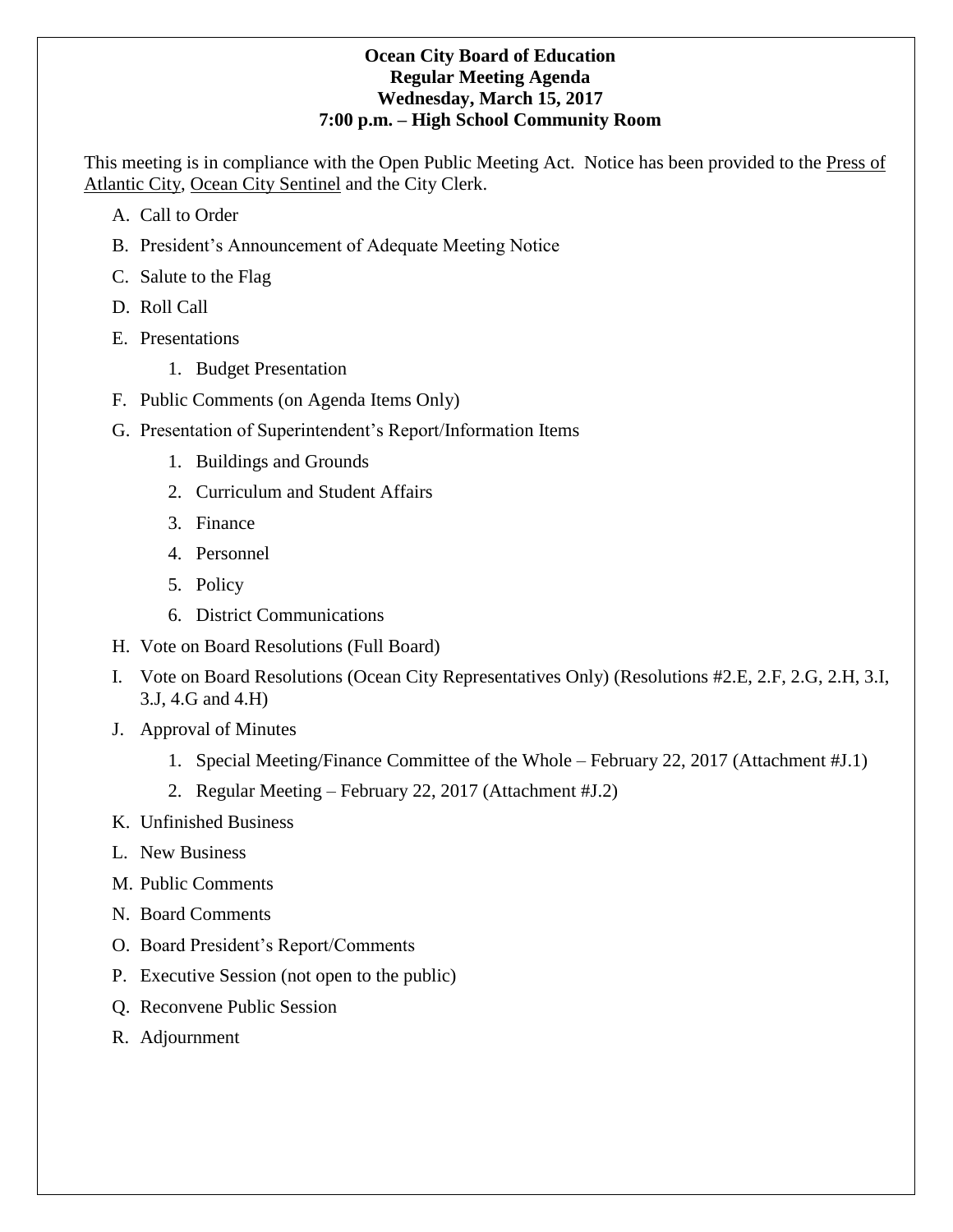#### **OFFICE OF THE SUPERINTENDENT OF SCHOOLS**

**TO:** Ocean City Board of Education

**FROM: Dr. Kathleen Taylor, Superintendent of Schools**

**RE:** March 15, 2017 Regular Board Meeting

**MOTION:** Based on the recommendation of the Superintendent of Schools, the following resolutions are presented for formal approval by the Board of Education.

#### **1. Buildings and Grounds**

A. Use of Facilities

The Board approves the following request for the use of the High School:

| Requested By:                                   | <b>Shiloh Baptist Church</b>                                                                                                                                                                                                                                                                                                                                                                                                                                                                                                                                                                                                                                                                                                                                                                                                                                                                                                                                        |
|-------------------------------------------------|---------------------------------------------------------------------------------------------------------------------------------------------------------------------------------------------------------------------------------------------------------------------------------------------------------------------------------------------------------------------------------------------------------------------------------------------------------------------------------------------------------------------------------------------------------------------------------------------------------------------------------------------------------------------------------------------------------------------------------------------------------------------------------------------------------------------------------------------------------------------------------------------------------------------------------------------------------------------|
| Use:                                            | <b>Basketball Tournament</b>                                                                                                                                                                                                                                                                                                                                                                                                                                                                                                                                                                                                                                                                                                                                                                                                                                                                                                                                        |
| Date/Times:                                     | April 29, 2017 (Sat), 8:30AM-5:00PM                                                                                                                                                                                                                                                                                                                                                                                                                                                                                                                                                                                                                                                                                                                                                                                                                                                                                                                                 |
| Room:                                           | Main Gym and Auxiliary Gym                                                                                                                                                                                                                                                                                                                                                                                                                                                                                                                                                                                                                                                                                                                                                                                                                                                                                                                                          |
| Fee:                                            | \$247.50                                                                                                                                                                                                                                                                                                                                                                                                                                                                                                                                                                                                                                                                                                                                                                                                                                                                                                                                                            |
| Requested By:                                   | Foundation for Educational Administration                                                                                                                                                                                                                                                                                                                                                                                                                                                                                                                                                                                                                                                                                                                                                                                                                                                                                                                           |
| Use:                                            | <b>Educational Training</b>                                                                                                                                                                                                                                                                                                                                                                                                                                                                                                                                                                                                                                                                                                                                                                                                                                                                                                                                         |
| Date/Times:                                     | May 5, 2017 (Fri), 9:00AM-3:00PM                                                                                                                                                                                                                                                                                                                                                                                                                                                                                                                                                                                                                                                                                                                                                                                                                                                                                                                                    |
| Room:                                           | <b>Community Room</b>                                                                                                                                                                                                                                                                                                                                                                                                                                                                                                                                                                                                                                                                                                                                                                                                                                                                                                                                               |
| Fee:                                            | No charge                                                                                                                                                                                                                                                                                                                                                                                                                                                                                                                                                                                                                                                                                                                                                                                                                                                                                                                                                           |
| Requested By:                                   | New Jersey Association of the Deaf                                                                                                                                                                                                                                                                                                                                                                                                                                                                                                                                                                                                                                                                                                                                                                                                                                                                                                                                  |
| Use:                                            | Workshop and General Meeting                                                                                                                                                                                                                                                                                                                                                                                                                                                                                                                                                                                                                                                                                                                                                                                                                                                                                                                                        |
| Date/Times:                                     | May 6, 2017 (Sat), 9:00AM-5:00PM                                                                                                                                                                                                                                                                                                                                                                                                                                                                                                                                                                                                                                                                                                                                                                                                                                                                                                                                    |
| Room:                                           | <b>Community Room</b>                                                                                                                                                                                                                                                                                                                                                                                                                                                                                                                                                                                                                                                                                                                                                                                                                                                                                                                                               |
| Fee:                                            | No charge                                                                                                                                                                                                                                                                                                                                                                                                                                                                                                                                                                                                                                                                                                                                                                                                                                                                                                                                                           |
| Requested By:<br>Use:<br>Dates/Times:<br>Rooms: | City of Ocean City<br>Nor'Easters Soccer Games<br>May 10 and 17, 2017* (Wed), 4:30PM-10:00PM with games starting at 7:00PM<br>May 19, 2017 (Fri), 4:30PM-10:00PM with game starting at 7:00PM<br>May 21, 2017 (Sun), 1:00PM-10:00PM with game starting at 7:00PM<br>May 24, 2017* (Wed), 4:30PM-10:00PM with game starting at 7:00PM<br>June 11 and 25; July 1, 9, 12 and 15, 2017 (Sun, Wed and Sat), 1:00PM-10:00PM<br>with games starting at 7:00PM<br>July 18, 2017* (Tues), 1:00PM-10:00PM with game starting at 7:00PM<br>July 22, 2017* (Sat), 1:00PM-10:00PM with semifinal matches at 4:30PM & 7:00PM<br>July 23, 2017* (Sun), 1:00PM-10:00PM with conference final game at 7:00PM<br>July 29, 2017* (Sat), 1:00PM-10:00PM with national semi-final game at 7:00PM<br>August 6, 2017* (Sun), 1:00PM-10:00PM with national final game at 7:00PM<br>*pending final schedule<br>Locker Rooms (from 5:00PM except July 22 from 2:30PM) and Exterior Rest Rooms |
| Fee:                                            | \$1,845                                                                                                                                                                                                                                                                                                                                                                                                                                                                                                                                                                                                                                                                                                                                                                                                                                                                                                                                                             |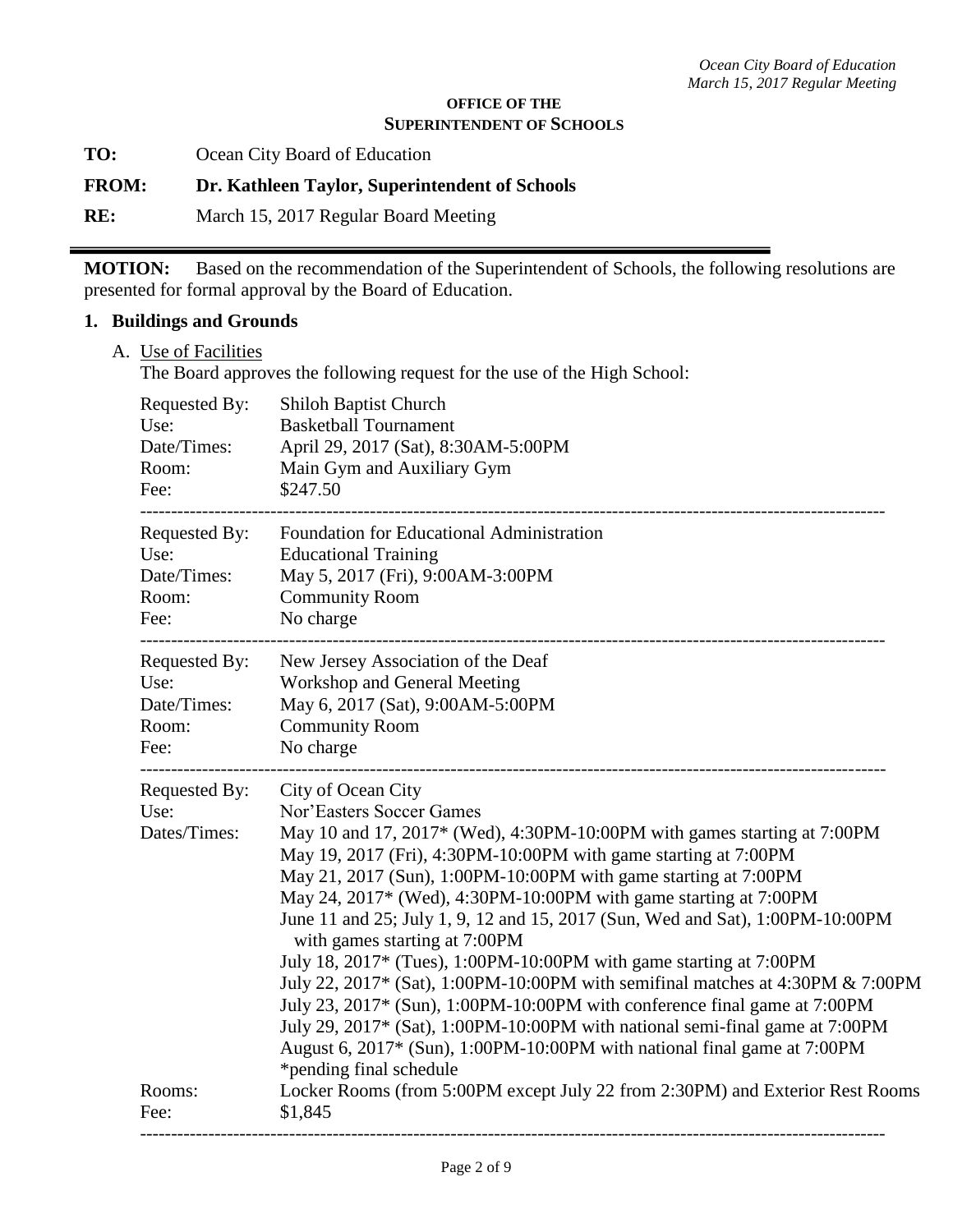| Requested By: | Ocean City Juneteenth Organization                      |
|---------------|---------------------------------------------------------|
| Use:          | <b>Brunch</b>                                           |
| Date/Times:   | June 17, 2017 (Sat), 10:00AM-3:00pm with brunch at noon |
| Rooms:        | Cafeteria and Kitchen                                   |
| Fee:          | No charge                                               |

## Informational Items

#### Fire Drills

| Ocean City High School                           | February 16, 2017 |
|--------------------------------------------------|-------------------|
| Ocean City Intermediate School February 24, 2017 |                   |
| Ocean City Primary School                        | February 16, 2017 |

## **Security Drills**

| Ocean City High School                           | February 13, 2017 |
|--------------------------------------------------|-------------------|
| Ocean City Intermediate School February 13, 2017 |                   |
| Ocean City Primary School                        | February 13, 2017 |

- Discussion
- Buildings and Grounds Committee Report Mr. Oves, Chairperson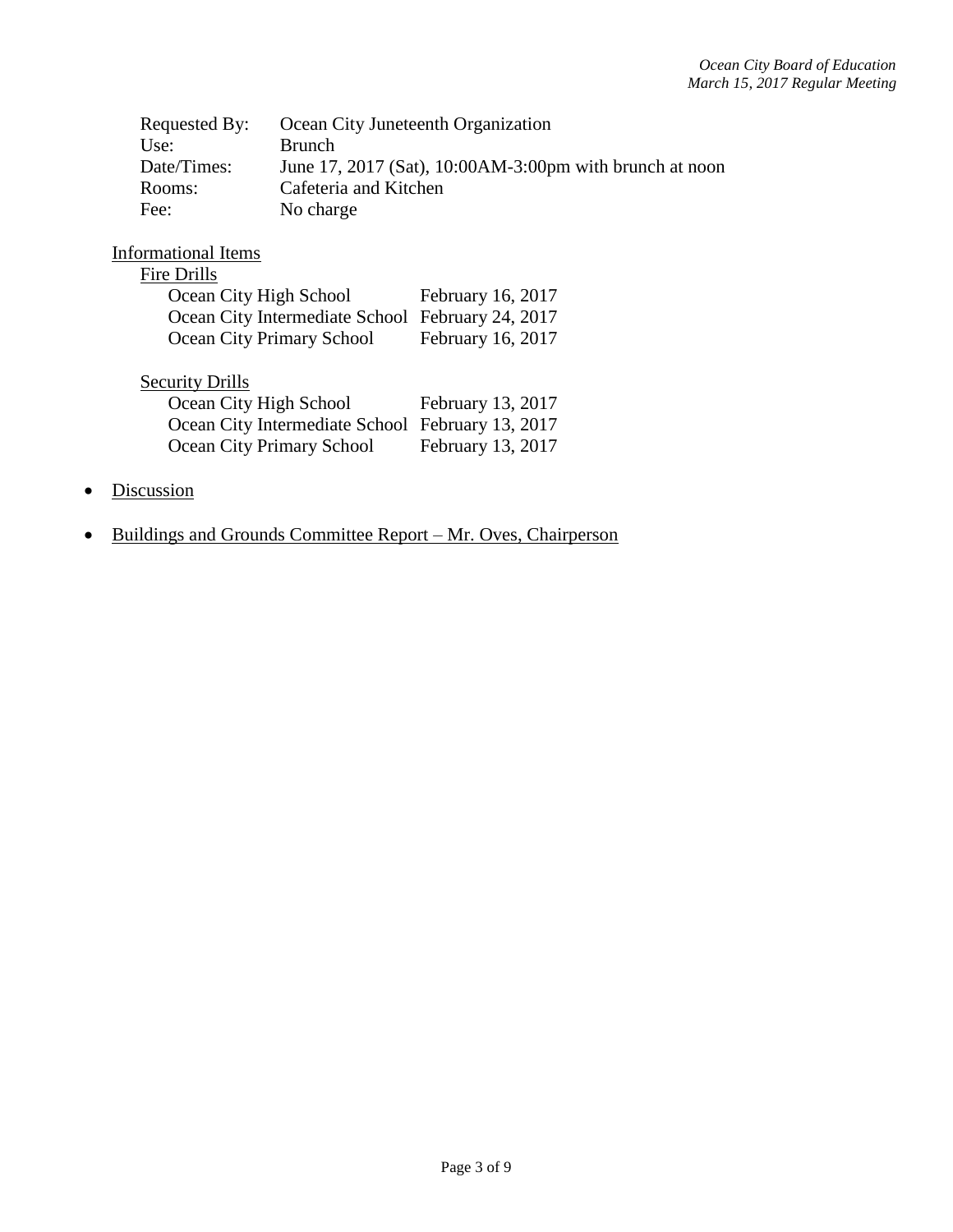### **2. Curriculum and Student Affairs**

- A. 2017-18 School Calendar (Attachment #2.A) The Board approves the attached 2017-18 School Calendar.
- B. High School Field Trip Request (Attachment #2.B) The Board approves the attached High School Field Trip list.
- C. High School Textbook Adoptions

The Board adopts the new textbooks for the 2017-18 school year.

- o Experiencing Education: Teaching Cadet Curriculum, Bartels, Brush, Grant, Ledford, Jackson, Minick, Parmlee-Bates, Sanderson, Scholl, Sligh, Wine-Snyder (CERRA), 2010 for Tomorrow's Teachers Academy
- o New Perspectives on Computer Concepts, 2016 Comprehensive, June, Jamrich, Parsons (Cengage), 2015 for AP Computer Science Principles
- o The AP Physics Collection, Wolfe, Czuba, Oberoi, Pujji, Ingram and Lyublinskaya (Open Stax Free Source – Rice University), 2016 for AP Physics C
- o Criminal Justice: A Brief Intro, Schmalleger (Pearson), 2016 for Criminal Justice Academy
- o Fashion Marketing and Merchandising, Wolfe (Goodheart-Willcox), 2014 for Fashion Marketing and Merchandising
- D. High School Spring Sports' Schedules (Attachment #2.D) The Board approves the attached High School 2016-17 Spring Sports' Schedules.
- E. Intermediate School Field Trip Request (Attachment #2.E) **(Ocean City Representatives Only)** The Board approves the attached Intermediate School Field Trip list.
- F. Intermediate School Textbook Adoptions **(Ocean City Representatives Only)** The Board adopts the new textbook for the 2017-18 school year.  $\circ$  Grammar Workshop, Chin (Sadlier), 2013 for English: Language Arts for 4<sup>th</sup> and 5<sup>th</sup> grades
- G. Intermediate School Spring Sports' Schedules (Attachment #2.G) **(Ocean City Representatives Only)** The Board approves the attached Intermediate School 2016-17 Spring Sports' Schedules.
- H. Primary School Field Trip Request (Attachment #2.H) **(Ocean City Representatives Only)** The Board approves the attached Primary School Field Trip list.
- I. Harassment, Intimidation and Bullying (HIB) Case Findings (Attachment #2.I) The Board adopts and approves Harassment, Intimidation and Bullying (HIB) Case Findings as reported in the attached.
- J. Revised School Calendar (Attachment #2.J)
	- The Board approves the following revisions to the 2016-17 school year calendar:
		- o March 14, 2017 School Closed due to Inclement Weather
		- o Last Day of School for Students will be June 15, 2017
		- o Tentative High School Graduation will be June 15, 2017
		- o Last Day of School for Staff will be June 16, 2017
- Informational Items (Attachments)

Out-of-School Suspension Reports for February 2017

- Discussion
- Curriculum and Student Affairs Committee Report Mrs. McAlister, Chairperson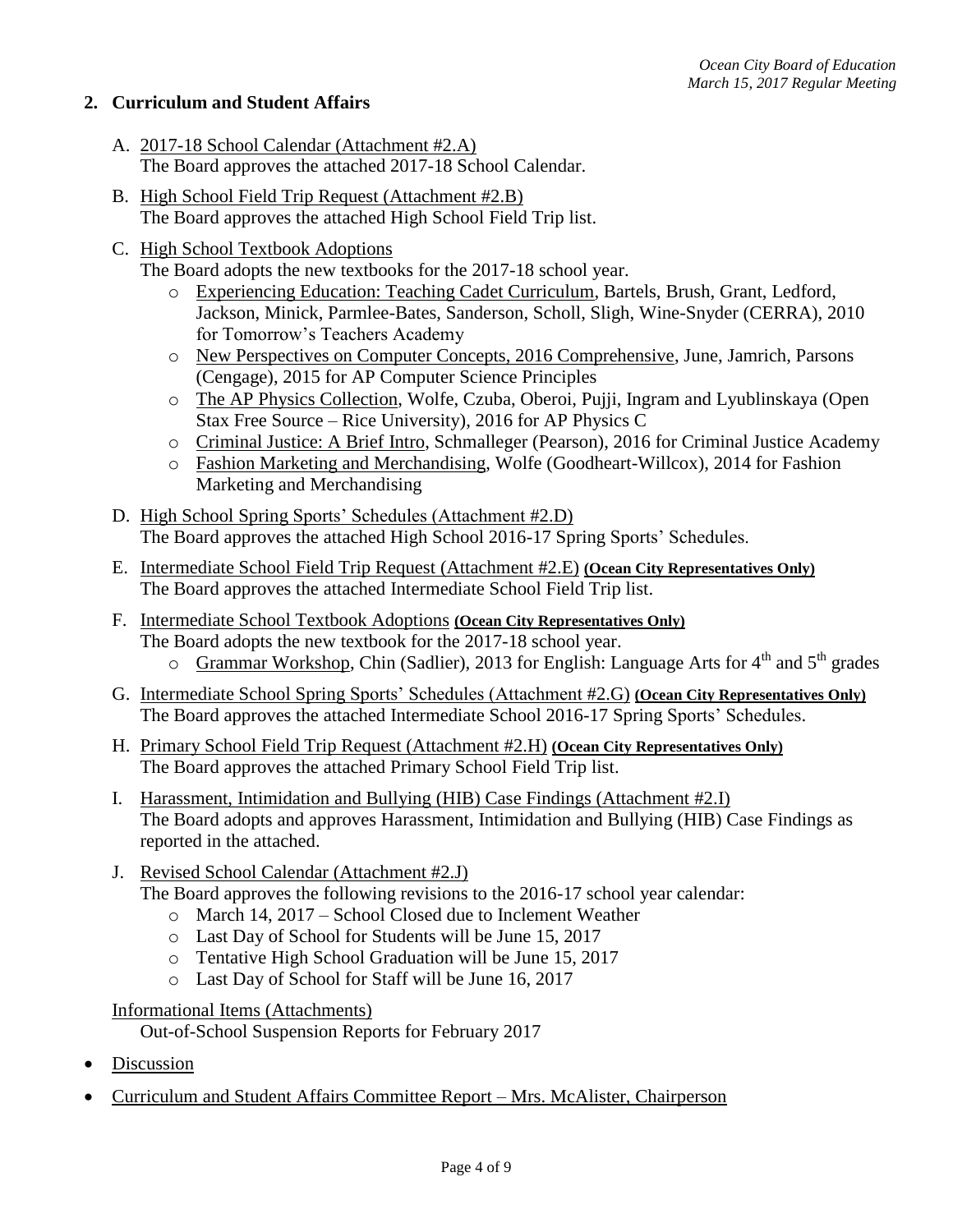## **3. Finance**

- A. Bill List (Attachment #3.A) The Board approves the payment of bills for March 2017 in the amount of \$1,659,310.84.
- B. Travel & Expense Reimbursement (Attachment #3.B) The Board approves the March 2017 list of Board of Education Members and School District Staff travel and related expense reimbursements.
- C. Food Service Report (Attachment #3.C) The Board accepts the Food Service Monthly Finance Report for February 2017.
- D. Certified Per Pupil Costs and Certified Report of Enrollment and Attendance The Board accepts the 2015-16 Certified Per Pupil Costs and the 2015-16 Certified Report of Enrollment and Attendance.

#### E. Tuition Rates

The Board approves the following tuition rates for the 2017-18 school year:

Kindergarten - \$12,000 Grades 1-5 - \$13,700 Grades 6-8 - \$16,000 Grades 9-12 - \$15,732 Learning/Language Disabilities - \$20,000 Behavioral Disabilities - \$41,000 Multiple Disabilities - \$35,000 Preschool Disabilities (Part Time) - \$20,000

F. Tuition Contracts

The Board approves the following Ocean City High School 2017-18 Tuition Contracts with Corbin City, Longport, Sea Isle City, and Upper Township Boards of Education for full and shared-time general and special education students:

Corbin City - \$315,239 Longport - \$494,921 Sea Isle City - \$947,047 Upper Township - \$9,941,782

G. Preliminary Budget

The Board approves the Preliminary Budget for the 2017-18 School Year.

BE IT RESOLVED: That the Ocean City Board of Education hereby adopts the preliminary budget for the school year 2017-18 as follows, subject to final approval or modification at the public hearing on April 26, 2017.

A. General Fund \$42,173,240 Amount to be raised by local taxes \$22,382,710 B. Special Revenue Fund \$673,894 C. Debt Fund \$2,754,205 Amount to be raised by local taxes \$2,752,945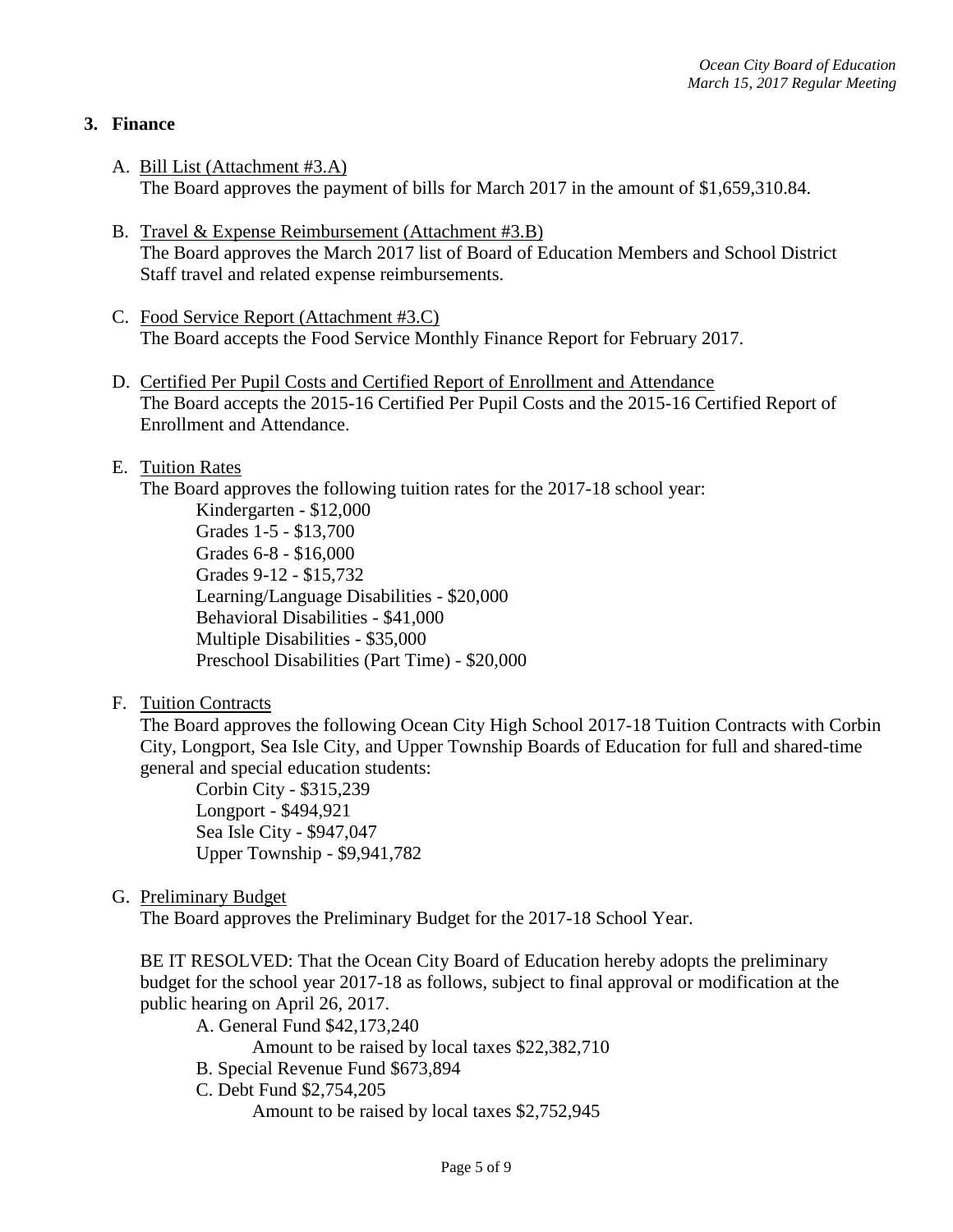and, BE IT FURTHER RESOLVED; that the Ocean City Board of Education approves the budget to be submitted to the County Superintendent of Schools for review and approval.

and, BE IT FURTHER RESOLVED; pursuant to N.J.A.C. 6A:23A-7.3, budgeted travel expenses do not exceed \$35,000.

and, BE IT FURTHER RESOLVED; that the public hearing for the 2017-18 school year budget will be held on Wednesday, April 26, 2017, in the High School Community Room at 7:00 p.m., and will be followed by a regular meeting.

and, BE IT FURTHER RESOLVED; that the School Business Administrator/Board Secretary is authorized to advertise said tentative budget in accordance with the format required by the State Department of Education and according to law.

H. Donation (Attachment #3.H)

The Board accepts donation in the total amount of \$12,782.99 from the Ocean City Education Foundation for the awarding of mini-grants as per the attached list.

I. Donation **(Ocean City Representatives Only)** 

The Board accepts a donation in the amount of \$8,869.20 from the Hearing Loss Association of America to be used for the benefit of students with hearing loss at the Ocean City Intermediate School.

#### J. Grant Award **(Ocean City Representatives Only)**

The Board accepts a grant award in the amount of \$1,207.50 from the First Book Marketplace on behalf of Team First Book Cape May County to provide all Kindergarten students with free books in an effort to build their at home libraries and promote literacy.

Discussion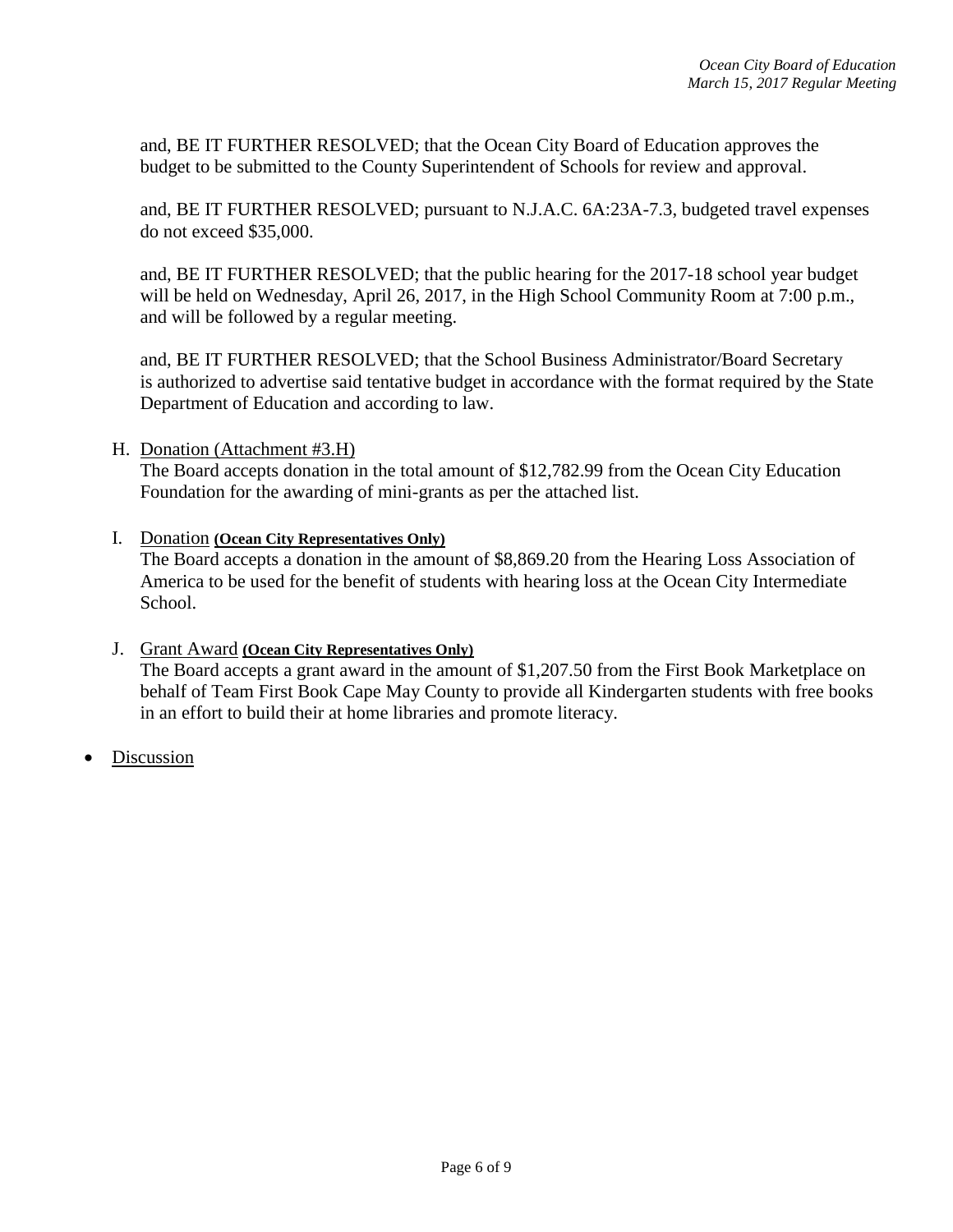- **4. Personnel** (All motions are upon Superintendent's recommendation:)
	- A. Substitutes (Attachment #4.A) roll call vote The Board approves the attached criminal history approved/HIB trained substitutes for the 2016-17 school year.
	- B. New Hire District Supportive Staff roll call vote The Board approves Shawn Gross, groundskeeper, effective April 1, 2017 through June 30, 2017, at step 1, \$43,835 (pro-rated).
	- C. Resignation District Supportive Staff roll call vote The Board accepts the resignation of Jordan Caplan, special education aide, effective on or before March 31, 2017.
	- D. Extended Leave of Absence District Supportive Staff (Attachment #4.D) roll call vote The Board approves employee #2860, an extended unpaid leave of absence, effective March 13, 2017 through March 24, 2017, with an expected return date of March 27, 2017.
	- E. Extended Leave of Absence High School Certificated Staff (Attachment #4.E) roll call vote The Board approves employee #0204, an extended paid leave of absence, effective March 1, 2017 through April 28, 2017, with an expected return date of May 1, 2017.
	- F. Short-Term Leave Replacements High School Certificated Staff roll call vote The Board approves the following High School short-term leave replacement teachers: George Plamantouras, short-term leave replacement teacher, effective March 16, 2017 through on or before April 28, 2017, at a stipend of \$160 per diem.

Sydni Fahringer, short-term leave replacement teacher of English, effective approximately April 24, 2017 through June 30, 2017, at a stipend of \$160 per diem.

- G. Extended Leave of Absence Primary School Certificated Staff (Attachment #4.G) roll call vote **(Ocean City Representatives Only)** The Board approves employee #2475, an extended paid leave of absence, effective March 6, 2017 through March 14, 2017, with an expected return date of March 15, 2017.
- H. Retirement Primary School Certificated Staff roll call vote **(Ocean City Representatives Only)** The Board accepts with deep regret the retirement of Jane Leavens, Primary School Elementary School Teacher, effective as of July 1, 2017.
- Discussion
- Negotiations Committee Report Mr. Bauer, Chairperson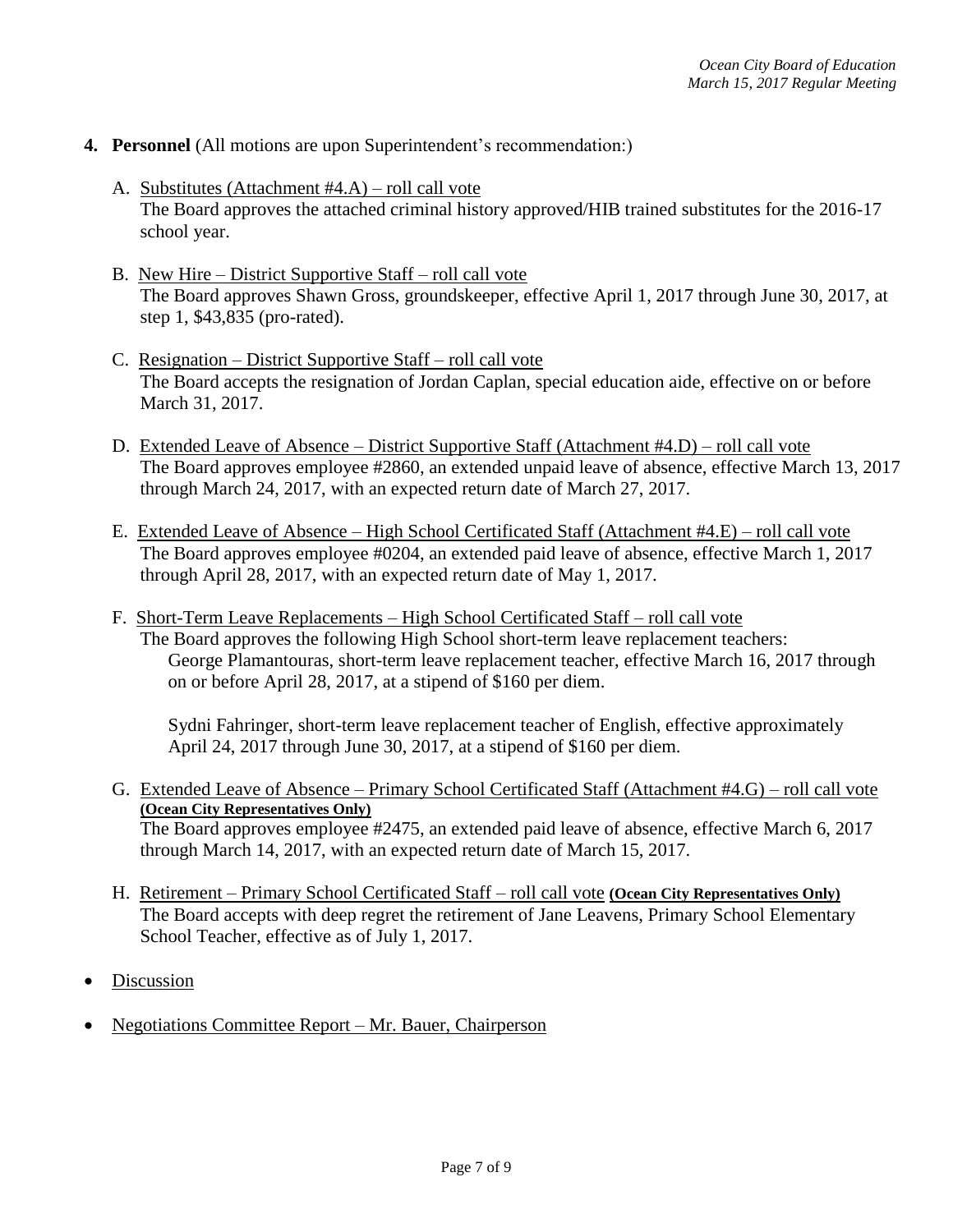## **5. Policy**

A. <u>Policy – 2<sup>nd</sup> Reading (Attachment #5.A)</u>

The Board approves the following replacements, additions and/or deletions to the Board Policy and/or Regulation Manuals.

New Policy 5330.04 Administering an Opioid Antidote

- Discussion
- Policy Committee Report Mrs. Prettyman, Chairperson